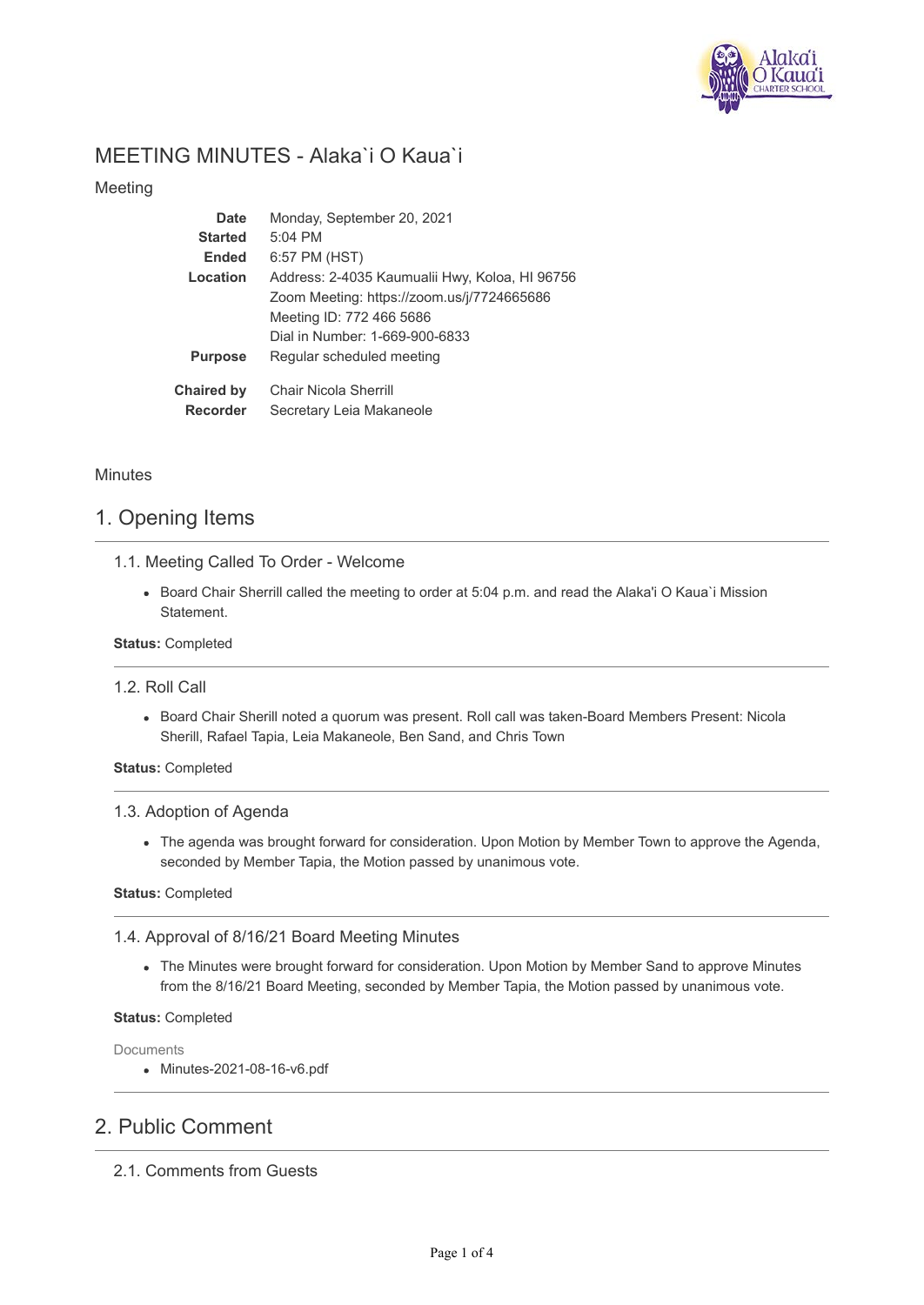

• No Public Comments were made.

#### **Status:** Completed

# 3. Curriculum Moment

- 3.1. Facilitator Presentation
	- School Director Adams introduced Art Facilitator Ms. Nicole Goncalves to the Board. She talked about how she has been collaborating with the school facilitators to help support their projects through art.

### **Status:** Completed

**Documents** 

Ms. Nicole Introduction-Sept, 2021.pdf

## 4. Service Provider

- 4.1. Service Provider Presentation By Nicole Huguenin & Kendra Scalon
	- Service Provider MLN-Makers Nicole and Kendra gave a presentation to the Board and explained the support they have provided and continue to provide to the School Facilitators.

**Status:** Completed

## 5. Administrative Reports

## 5.1. School Director Report

School Director Adams gave the Director's Report and reported on the following:

- Education and Curriculum Our character trait focus for the month of September is RESPONSIBILITY.
- Facilities We are also pleased to share that we finally have the phone system "All Call" system working so we can make a school wide announcement.
- Enrollment Alaka'i O Kaua'i Charter School was funded for 180 student learners as submitted to the Hawai'i Charter Commission in April, 2021.
- Current Enrolment As of September 13th, 2021 Alaka'i O Kaua'i Charter School currently has 175 confirmed learners for the 2021-2022 school year. We have addressed those on the waiting list and have officially closed the wait list.
- Fundraising / PTN Meeting was held on Wednesday, September 1st at 5pm virtually. The next meeting will be on Wednesday, October 6th and will be held virtually
- Personnel We have been able to expand our substitute teacher list to four people. Thus far this year due to cautious and deliberate recess plus lunch schedules we have not had to hire any substitute Education Assistant. Welcome to Ben Porter who has officially been added to Substitute Teacher.
- COVID Update As of September 13, 2021, at the time of this upload we have had zero COVID cases that would require a quarantine of a classroom, learners, or staff and Alaka'i O Kaua'i Charter School was 100% in compliance with the requirements of the Governor's Proclamations.

### **Status:** Completed

**Documents** 

Director Board Report -September 20th, 2021.pdf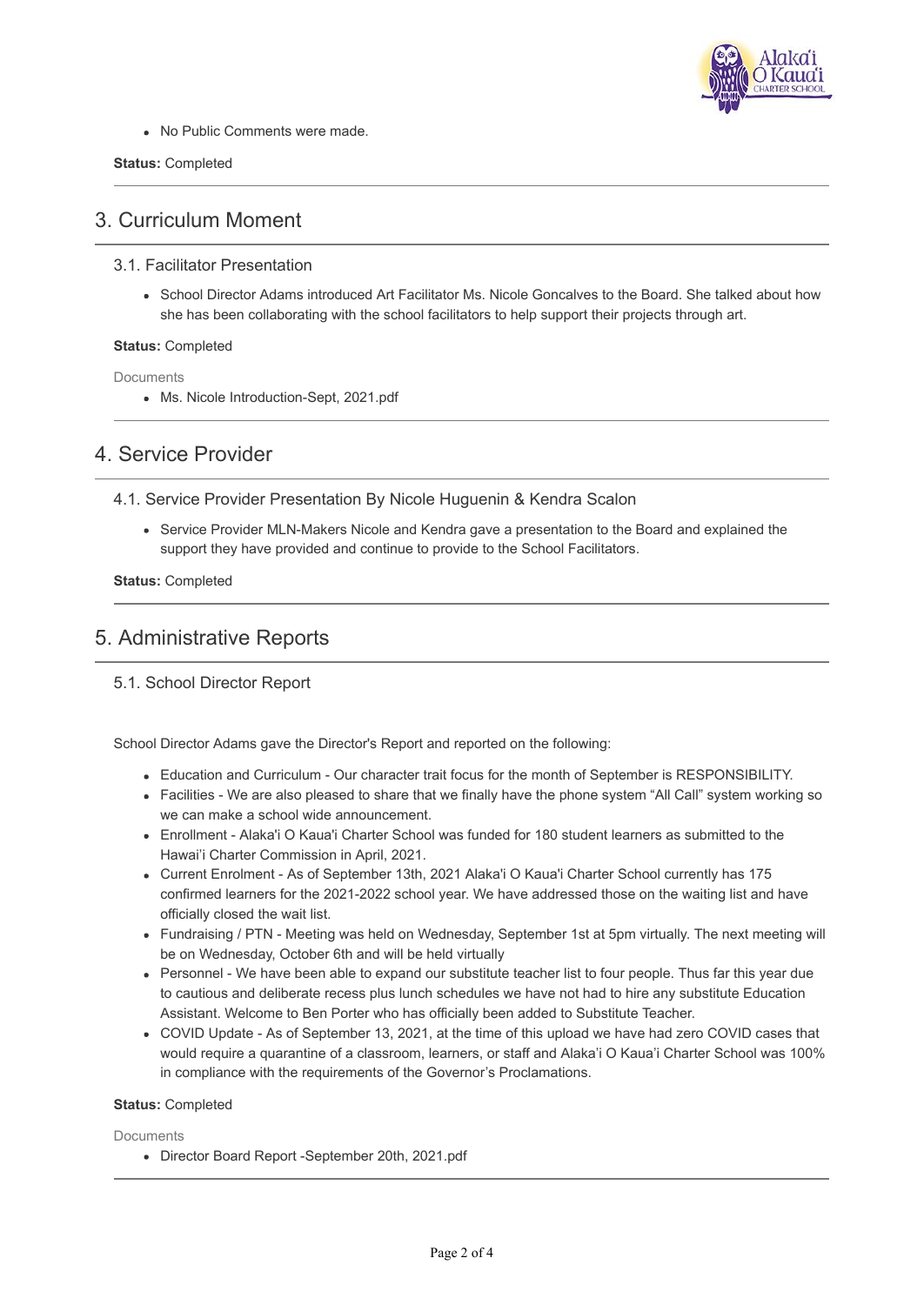

## 5.2. Financial Report

• Board Treasurer Ben Sands gave the Financial Report and noted they all looked good and thanked MLN, Patricia McCallister for her excellent work.

August General Ledger Beginning Balance: 1,033,458.04

Ending Balance : 937,101.69

August Reconciled Beginning Balance: 1,033,458.04

Ending Balance: 911,384.41

### **Status:** Completed

#### **Documents**

- Budget Report August 2021.pdf
- Fundraising Reports August 2021.pdf
- Financials August 2021.pdf
- Bank Reconciliation August 2021.pdf
- FHB August 2021.pdf

### 5.3. Board Committee Reports

- Education and Curriculum Member Town had nothing to report at this time.
- Facilities and Maintenance Member Tapia reported that he will continue to work with School Director Adams and Jon Mcallister on creating a time line and action plan on the floor replacement.
- Human Resources Oversight Rescheduled Hawaiiana Review Wed Sept. 29th
- Finance and Audit: It was noted that Member Sand gave the financial report in 5.2 above.
- Chairperson Report: Board Chair Sherrill reported that they should receive the Strategic Plan from MLN, Amer Kuric next week. She asked service provider, MLN to provide a financial picture of what Alakai costs are and noted she reached out to MLN for help with creating a Board Oversight Calendar and with Board Recruitment.

**Status:** Completed

## 6. Action Items

## 6.1. Action Items

There were no Action Items to address at this time.

### **Status:** Completed

# 7. Executive Session (as and if needed)

## 7.1. Executive Session

The Board entered Executive Session at 6:43pm and returned to regular session at 6:56p.m.

**Status:** Completed

## 8. Closing Items

## 8.1. Next Meeting Date